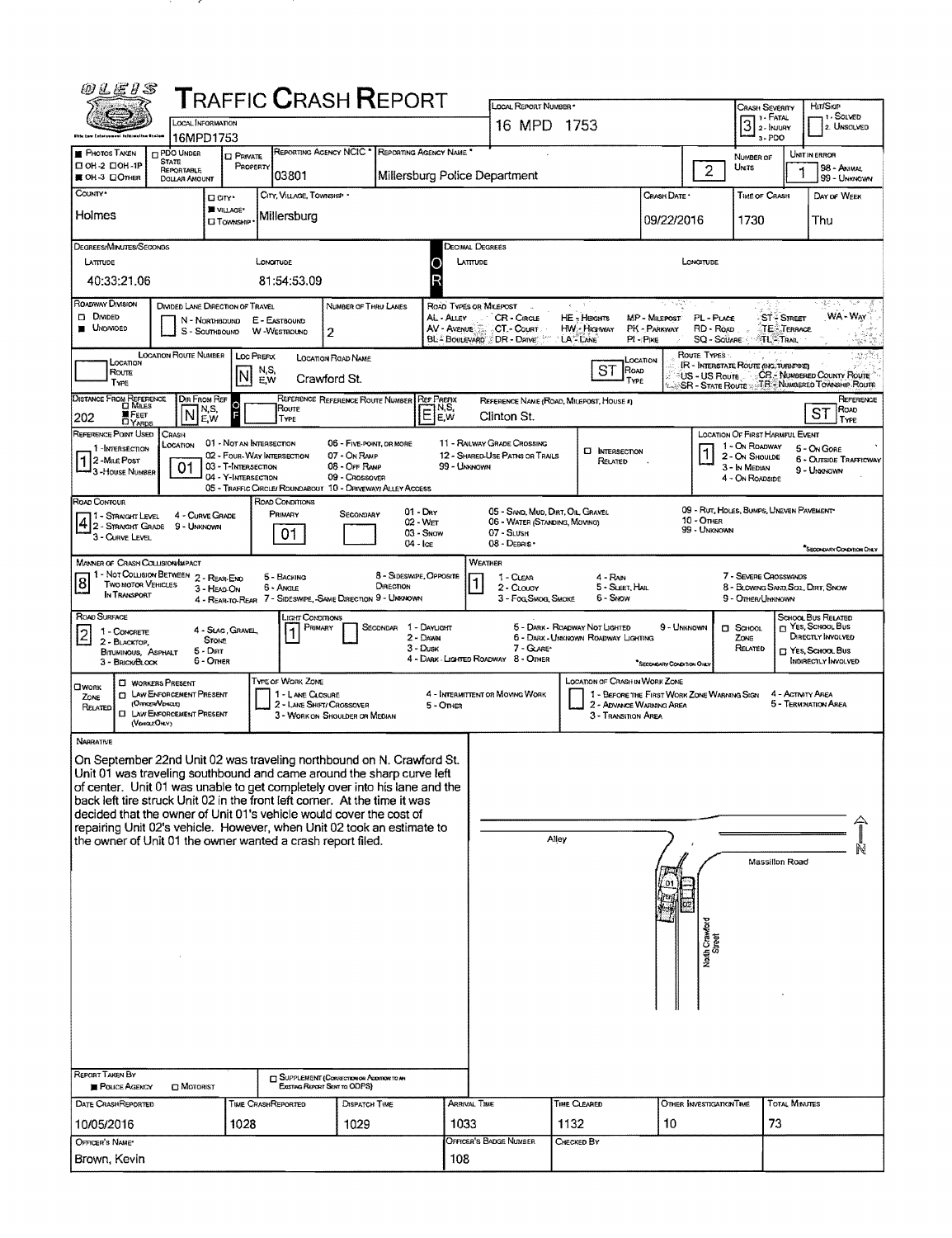| 0LE1S                                                                                                                                               |                                                                                 |                                                                           |                            |                                                                          |                           |                                                                                                                                |                                                                                                                                  |                                                                                                                     |                                                               |                                                                                          |                        | <b>LOCAL REPORT NUMBER</b>                                                                                                                        |                                                                                                                   |                                                                                                                                                                                                                   |  |  |  |
|-----------------------------------------------------------------------------------------------------------------------------------------------------|---------------------------------------------------------------------------------|---------------------------------------------------------------------------|----------------------------|--------------------------------------------------------------------------|---------------------------|--------------------------------------------------------------------------------------------------------------------------------|----------------------------------------------------------------------------------------------------------------------------------|---------------------------------------------------------------------------------------------------------------------|---------------------------------------------------------------|------------------------------------------------------------------------------------------|------------------------|---------------------------------------------------------------------------------------------------------------------------------------------------|-------------------------------------------------------------------------------------------------------------------|-------------------------------------------------------------------------------------------------------------------------------------------------------------------------------------------------------------------|--|--|--|
|                                                                                                                                                     |                                                                                 |                                                                           |                            |                                                                          |                           |                                                                                                                                |                                                                                                                                  |                                                                                                                     |                                                               |                                                                                          |                        |                                                                                                                                                   | 16 MPD 1753                                                                                                       |                                                                                                                                                                                                                   |  |  |  |
|                                                                                                                                                     |                                                                                 |                                                                           |                            |                                                                          |                           |                                                                                                                                |                                                                                                                                  |                                                                                                                     |                                                               |                                                                                          | OWNER PHONE NUMBER     |                                                                                                                                                   |                                                                                                                   | <b>DAMAGE AREA</b>                                                                                                                                                                                                |  |  |  |
| <b>UNT NUMBER</b>                                                                                                                                   | OWNER NAME: LAST FIRST MIDDLE ( C SAME AS DRIVER )<br>S And S Transport Inc., , |                                                                           |                            |                                                                          |                           |                                                                                                                                |                                                                                                                                  |                                                                                                                     |                                                               |                                                                                          |                        |                                                                                                                                                   | DAMAGE SCALE                                                                                                      | FRONT                                                                                                                                                                                                             |  |  |  |
| OWNER ADDRESS: CITY, STATE, ZIP                                                                                                                     |                                                                                 |                                                                           | <b>CISAME AS DRIVER</b> )  |                                                                          |                           |                                                                                                                                |                                                                                                                                  |                                                                                                                     |                                                               |                                                                                          | 330-674-8121           |                                                                                                                                                   | $\vert$ 1                                                                                                         | D                                                                                                                                                                                                                 |  |  |  |
|                                                                                                                                                     |                                                                                 | 7571 SR 83, Holmesville, OH, 44633                                        |                            |                                                                          |                           |                                                                                                                                |                                                                                                                                  |                                                                                                                     |                                                               |                                                                                          |                        |                                                                                                                                                   | 1 - Nove                                                                                                          | □                                                                                                                                                                                                                 |  |  |  |
| LP STATE LICENSE PLATE NUMBER                                                                                                                       |                                                                                 |                                                                           |                            |                                                                          |                           | <b>VEHICLE IDENTIFICATION NUMBER</b>                                                                                           |                                                                                                                                  |                                                                                                                     |                                                               |                                                                                          |                        | # Occupants                                                                                                                                       | $2 -$ MINOR                                                                                                       |                                                                                                                                                                                                                   |  |  |  |
| OH                                                                                                                                                  | PHZ5222                                                                         |                                                                           |                            |                                                                          |                           | 1NKWL70X5EJ391475                                                                                                              |                                                                                                                                  |                                                                                                                     |                                                               |                                                                                          |                        |                                                                                                                                                   | 3 - FUNCTIONAL                                                                                                    | $\Box$<br>о                                                                                                                                                                                                       |  |  |  |
| <b>VEHICLE YEAR</b>                                                                                                                                 |                                                                                 | <b>VEHICLE MAKE</b>                                                       |                            |                                                                          |                           | VEHICLE MODEL                                                                                                                  |                                                                                                                                  |                                                                                                                     |                                                               |                                                                                          | VEHICLE COLOR          |                                                                                                                                                   |                                                                                                                   |                                                                                                                                                                                                                   |  |  |  |
| 2014<br>Kenworth Motor Truck Co.                                                                                                                    |                                                                                 |                                                                           |                            |                                                                          |                           | Other                                                                                                                          |                                                                                                                                  |                                                                                                                     |                                                               | RED                                                                                      |                        |                                                                                                                                                   | 4 - DISABLING                                                                                                     |                                                                                                                                                                                                                   |  |  |  |
| INSURANCE COMPANY<br>$P$ ROOF OF<br><b>INSURANCE</b>                                                                                                |                                                                                 |                                                                           |                            |                                                                          | <b>POLICY NUMBER</b>      |                                                                                                                                |                                                                                                                                  | Towed By                                                                                                            |                                                               |                                                                                          |                        | 9 - Unknown                                                                                                                                       | ۵<br>ם<br>о                                                                                                       |                                                                                                                                                                                                                   |  |  |  |
| Shown                                                                                                                                               |                                                                                 | Westfield Insurance                                                       |                            |                                                                          |                           | TRA3556797                                                                                                                     |                                                                                                                                  |                                                                                                                     |                                                               |                                                                                          |                        | REAR                                                                                                                                              |                                                                                                                   |                                                                                                                                                                                                                   |  |  |  |
| <b>CARRIER PHONE</b><br>CARRIER NAME, ADDRESS, CITY, STATE, ZIP<br>330-674-8121<br>S And S Transport Inc., 7571 SR 83, Holmesville, OH, 44633       |                                                                                 |                                                                           |                            |                                                                          |                           |                                                                                                                                |                                                                                                                                  |                                                                                                                     |                                                               |                                                                                          |                        |                                                                                                                                                   |                                                                                                                   |                                                                                                                                                                                                                   |  |  |  |
| US DOT                                                                                                                                              |                                                                                 | VEICOLE WEIGHT GWWR/GCWR                                                  |                            |                                                                          |                           | CARGO BODY TYPE                                                                                                                |                                                                                                                                  |                                                                                                                     |                                                               |                                                                                          |                        | TRAFFICWAY DESCRIPTION                                                                                                                            |                                                                                                                   |                                                                                                                                                                                                                   |  |  |  |
|                                                                                                                                                     |                                                                                 |                                                                           | 2 - 10,001 to 26,000k Lss  | 1 - LESS THAN OR EOUAL TO 10K LBS                                        |                           | <b>701 - No CARGO BODY TYPE/NOT APPLICABL 09 - POLE</b><br>02 - Bus/Van (9-15 Seats, Inc Driver)                               |                                                                                                                                  |                                                                                                                     | 10 - Cargo Tank                                               |                                                                                          |                        | 1 - Two-Way, Not Divided                                                                                                                          | 2 - TWO-WAY, NOT DIVIDED, CONTINUOUS LEFT TURN LANE                                                               |                                                                                                                                                                                                                   |  |  |  |
| HM PLACARD ID NO.                                                                                                                                   |                                                                                 |                                                                           | 3 - MORE THAN 26,000K LBS. |                                                                          |                           | 03 - Bus (16+ Seats, Ing Driver)<br>04 - VEHICLE TOWING ANOTHER VEHICLE                                                        |                                                                                                                                  |                                                                                                                     | 11 - FLAT BED<br>12 - Dump                                    |                                                                                          |                        |                                                                                                                                                   | 3 - T WO-WAY, DIVIDEO, UNPROTECTED (PAINTED OR GRASS >4FT.) MEDIA<br>4 - Two-Way, DIVIDED, POSITIVE MEDIANBARRIER |                                                                                                                                                                                                                   |  |  |  |
|                                                                                                                                                     | <b>HM Cuss</b>                                                                  |                                                                           | <b>HAZARDOUS MATERIAL</b>  |                                                                          |                           | 05 - Loccina<br>05 - INTERMODAL CONTAINER CHASIS                                                                               |                                                                                                                                  |                                                                                                                     | 13 - CONCRETE MIXER<br><b>14 - AUTO TRANSPORTER</b>           |                                                                                          |                        | <b>5 - ONE-WAY TRAFFICWAY</b>                                                                                                                     |                                                                                                                   |                                                                                                                                                                                                                   |  |  |  |
|                                                                                                                                                     | <b>NUMBER</b>                                                                   | RELATED                                                                   |                            |                                                                          |                           | 07 - CARGO VAN/ENCLOSED BOX<br>08 - GRAIN, CHIPS, GRAVEL                                                                       |                                                                                                                                  |                                                                                                                     | 15 - GARBAGE /REFUSE<br>99 - OTHER/UNKNOWN                    |                                                                                          |                        | <b>El Hir / Sign Unit</b>                                                                                                                         |                                                                                                                   |                                                                                                                                                                                                                   |  |  |  |
| NON-MOTORIST LOCATION PRIOR TO IMPACT                                                                                                               |                                                                                 |                                                                           |                            | TYPE OF USE                                                              |                           | UNIT TYPE                                                                                                                      |                                                                                                                                  |                                                                                                                     |                                                               |                                                                                          |                        |                                                                                                                                                   |                                                                                                                   |                                                                                                                                                                                                                   |  |  |  |
|                                                                                                                                                     |                                                                                 | 01 - INTERSECTION - MARKED CROSSWAL<br>02 - INTERSECTION - NO CROSSWALK   |                            | $\overline{c}$                                                           |                           | 14                                                                                                                             | 01 - Sue-Compact                                                                                                                 |                                                                                                                     |                                                               |                                                                                          |                        |                                                                                                                                                   |                                                                                                                   | PASSENGER VEHICLES (LESS THAN 9 PASSENGERS MEDIMEANY TRUCKS OR COMBO UNTS > 10KLBS BUS/VANLIMO(9 OR MORE INCLUDING DRIVER).<br>13 - SINGLE LINT TRUCK OR VAN 2AXLE, 6 TIRES 21 - BUS/VAN (9-15 SEATS, INC DRIVER) |  |  |  |
|                                                                                                                                                     | 03 - INTERSECTION OTHER                                                         | 04 - MIOBLOCK - MARKED CROSSWALK                                          |                            | 1 - PERSONAL                                                             |                           | 02 - COMPACT<br>99 - UNKNOWN 03 - Mio Size                                                                                     |                                                                                                                                  |                                                                                                                     |                                                               |                                                                                          |                        | 14 - SINGLE UNIT TRUCK; 3+ AXLES                                                                                                                  |                                                                                                                   | 22 - Bus (16+ Sears, Inc Driver)                                                                                                                                                                                  |  |  |  |
|                                                                                                                                                     | 06 - BICYCLE LANE                                                               | 05 - TRAVEL LANE - OTHER LOCATION                                         |                            | 2 - COMMERCIAL<br>3 - GOVERNMENT                                         |                           | or Hit/Skip<br>04 - FULL SIZE<br>05 - Minivan                                                                                  |                                                                                                                                  |                                                                                                                     |                                                               |                                                                                          |                        | NON-MOTORIST<br>15 - SINGLE UNIT TRUCK/TRAILER<br>23 - ANIMAL WITH RIDER<br>16 - TRUCK/TRACTOR (BOBTAIL)<br>24 - ANIMAL WITH BUGGY, WAGON, SURREY |                                                                                                                   |                                                                                                                                                                                                                   |  |  |  |
| 07 - SHOULDER/ROADSIDE<br>06 - Sport Utility VEHICLE<br>08 - Sidewalk<br>07 - Pickup                                                                |                                                                                 |                                                                           |                            |                                                                          |                           |                                                                                                                                |                                                                                                                                  |                                                                                                                     |                                                               |                                                                                          | 19 - TRACTOR/TRIPLES   | 17 - TRACTOR/SEMI-TRAILER<br>18 - TRACTOR/DOUBLE                                                                                                  |                                                                                                                   | 25 - BICYCLE/PEDACYCLIST<br>26 - PEDESTRIAN/SKATER                                                                                                                                                                |  |  |  |
| 09 - MEDIAN CROSSING ISLAND<br><b>CIN EMERGENCY</b><br>10 - DAIVE WAY ACCESS<br>RESPONSE                                                            |                                                                                 |                                                                           |                            |                                                                          |                           | 08 - VAN<br>09 - MOTORCYCLE                                                                                                    |                                                                                                                                  |                                                                                                                     |                                                               |                                                                                          |                        | 20 - OTHER MEDIHEAVY VEHICLE                                                                                                                      |                                                                                                                   | 27 - OTHER NON-MOTORIST                                                                                                                                                                                           |  |  |  |
| 11 - SHARED-USE PATH OR TRAIL<br>10 - Motorizeo Bicycle<br>12 - NON-TRAFFICWAY AREA<br>Has HM Placard<br>11 - SNOWMOBILE/ATV                        |                                                                                 |                                                                           |                            |                                                                          |                           |                                                                                                                                |                                                                                                                                  |                                                                                                                     |                                                               |                                                                                          |                        |                                                                                                                                                   |                                                                                                                   |                                                                                                                                                                                                                   |  |  |  |
| 99 - OTHER/UNKNOWN<br>12 - OTHER PASSENGER VEHICLE<br>SPECIAL FUNCTION 01 - NONE<br>09 - AMBULANCE<br>17 - FARM VEHICLE<br><b>MOST DAMAGED AREA</b> |                                                                                 |                                                                           |                            |                                                                          |                           |                                                                                                                                |                                                                                                                                  |                                                                                                                     |                                                               | Астюм                                                                                    |                        |                                                                                                                                                   |                                                                                                                   |                                                                                                                                                                                                                   |  |  |  |
| 02 - TAXI<br>$10 -$ Fine<br>01<br>03 - RENTAL TRUCK (OVER 10K LBS)<br>11 - HIGHWAY/MANTENANCE                                                       |                                                                                 |                                                                           |                            |                                                                          |                           | <b>18 - FARM EQUIPMENT</b><br>01 - NONE<br>19 - Мотояноме<br>01<br>02 - CENTER FRONT                                           |                                                                                                                                  |                                                                                                                     |                                                               |                                                                                          |                        | 08 - LEFT SIDE<br>09 - LEFT FRONT                                                                                                                 | 99 - UNKNOWN                                                                                                      | 1 - NON-CONTACT<br>3                                                                                                                                                                                              |  |  |  |
|                                                                                                                                                     |                                                                                 | 04 - Bus - SCHOOL (PUBLIC OR PRIVATE) 12 - MILITARY<br>05 - Bus - Transit |                            | 13 - Pouce                                                               |                           | 20 - Golf Cart<br>21 - TRAIN                                                                                                   |                                                                                                                                  |                                                                                                                     | 03 - RIGHT FRONT<br>IMPACT ARE 04 - RIGHT SIDE                |                                                                                          |                        | 10 - TOP AND WINDOWS<br>11 - UNDERCARRIAGE                                                                                                        |                                                                                                                   | 2 - Non-Collision<br>3 - STRIKING<br>4 - STRUCK                                                                                                                                                                   |  |  |  |
| 06 - Bus - Charter<br>14 - Pusuc Unury<br>07 - Bus - SHUTTLE<br>15 - OTHER GOVERNMENT                                                               |                                                                                 |                                                                           |                            |                                                                          |                           | 22 - OTHER (EXPLANIN NARRATIVE)                                                                                                |                                                                                                                                  | 07                                                                                                                  | 05 - RIGHT REAR<br>06 - REAR CENTER                           |                                                                                          |                        | 12 - LOAD/TRAILER<br>13 - TOTAL (ALL AREAS)                                                                                                       | 5 - STRIKING/STRUCK<br>9 - Unknown                                                                                |                                                                                                                                                                                                                   |  |  |  |
|                                                                                                                                                     | 08 - Bus - OTHER                                                                |                                                                           |                            | 16 - CONSTRUCTION EOIP.                                                  |                           |                                                                                                                                |                                                                                                                                  |                                                                                                                     | 07 - LEFT REAR                                                |                                                                                          |                        | <b>14 - Onen</b>                                                                                                                                  |                                                                                                                   |                                                                                                                                                                                                                   |  |  |  |
| PRE- CRASH ACTIONS                                                                                                                                  |                                                                                 | MOTORIST                                                                  |                            |                                                                          |                           |                                                                                                                                |                                                                                                                                  |                                                                                                                     | Non-Motorist                                                  |                                                                                          |                        |                                                                                                                                                   |                                                                                                                   |                                                                                                                                                                                                                   |  |  |  |
| 01                                                                                                                                                  |                                                                                 | 01 - STRAIGHT AHEAD<br>02 - BACKING                                       |                            | 07 - MAKING U-TURN<br>08 - ENTERING TRAFFIC LANE                         |                           |                                                                                                                                | 13 - NEGOTIATING A CURVE                                                                                                         |                                                                                                                     |                                                               |                                                                                          |                        | 15 - ENTERING OR CROSSING SPECIFIED LOCATIO                                                                                                       |                                                                                                                   | 21 - OTHER NON-MOTORIST ACTION                                                                                                                                                                                    |  |  |  |
| 99 - UNKNOWN                                                                                                                                        |                                                                                 | 03 - CHANGING LANES<br>04 - OVERTAKING PASSING                            |                            | 09 - LEAVING TRAFFIC LANE<br>10 - PARKED                                 | 14 - OTHER MOTORIST ACTIO |                                                                                                                                |                                                                                                                                  |                                                                                                                     |                                                               | 16 - WALKING, RUNNING, JOGGING, PLAYING, CYCLING<br>17 - Working<br>18 - Pushing Vehicle |                        |                                                                                                                                                   |                                                                                                                   |                                                                                                                                                                                                                   |  |  |  |
|                                                                                                                                                     |                                                                                 | 05 - MAKING RIGHT TURN<br>06 - MAKING LEFT TURN                           |                            | 11 - SLOWING OR STOPPED IN TRAFFIC<br>12 - DRIVERLESS                    |                           |                                                                                                                                |                                                                                                                                  |                                                                                                                     |                                                               | 20 - Standing                                                                            |                        | 19 - APPROACHING OR LEAVING VEHICLE                                                                                                               |                                                                                                                   |                                                                                                                                                                                                                   |  |  |  |
| CONTRIBUTING CIRCUMSTANCE                                                                                                                           |                                                                                 |                                                                           |                            |                                                                          |                           |                                                                                                                                |                                                                                                                                  |                                                                                                                     |                                                               |                                                                                          |                        |                                                                                                                                                   | <b>VECGE DEFECTS</b>                                                                                              |                                                                                                                                                                                                                   |  |  |  |
| Primary                                                                                                                                             |                                                                                 | MOTORIST<br>01 - Nove                                                     |                            | 11 - IMPROPER BACKING                                                    |                           |                                                                                                                                |                                                                                                                                  | Non-Motorist<br>$22 -$ None                                                                                         |                                                               |                                                                                          |                        |                                                                                                                                                   |                                                                                                                   | 01 - TURN SIGNALS                                                                                                                                                                                                 |  |  |  |
| 08                                                                                                                                                  |                                                                                 | 02 - FALURE TO YIELD<br>03 - RAN RED LIGHT                                |                            |                                                                          |                           | 12 - IMPROPER START FROM PARKED POSITION<br>23 - IMPROPER CROSSING<br>13 - Stopped or Parkeo ILLEGALLY<br>24 - DARTING         |                                                                                                                                  |                                                                                                                     |                                                               |                                                                                          |                        |                                                                                                                                                   |                                                                                                                   | 02 - HEAD LAMPS<br>03 - TAIL LAMPS                                                                                                                                                                                |  |  |  |
| SECONDARY                                                                                                                                           |                                                                                 | 04 - RAN STOP SIGN<br>05 - Exceeded Speed Limit                           |                            |                                                                          |                           | 14 - OPERATING VEHICLE IN NEGLIGENT MANNER                                                                                     | 25 - LYING ANDIOR LLEGALLY IN ROADWAY<br>15 - SWERING TO AVOID (DUE TO EXTERNAL CONDITIONS)<br>26 - FALURE TO YIELD RIGHT OF WAY |                                                                                                                     |                                                               |                                                                                          |                        |                                                                                                                                                   | 04 - BRAKES<br>05 - STEERING<br>06 - TIRE BLOWOUT                                                                 |                                                                                                                                                                                                                   |  |  |  |
|                                                                                                                                                     |                                                                                 | 06 - UNSAFE SPEED<br>07 - IMPROPER TURN                                   |                            | 17 - FALURE TO CONTROL                                                   |                           | 16 - WRONG SIDE/WRONG WAY                                                                                                      |                                                                                                                                  | 27 - Not Visible (DARK CLOTHING)<br>07 - WORN OR SUCK TIRES<br>28 - Inattentive<br>08 - TRAILER EQUIPMENT DEFECTIVE |                                                               |                                                                                          |                        |                                                                                                                                                   |                                                                                                                   |                                                                                                                                                                                                                   |  |  |  |
|                                                                                                                                                     |                                                                                 | 08 - LEFT OF CENTER<br>09 - FOLLOWED TOO CLOSELY/ACDA                     |                            |                                                                          |                           | <b>18 - VISION OBSTRUCTION</b><br>29 - FAILURE TO OBEY TRAFFIC SIGNS<br>19 - OPERATING DEFECTIVE EQUIPMENT<br>/Signals/Officer |                                                                                                                                  |                                                                                                                     |                                                               |                                                                                          |                        | 09 - MOTOR TROUBLE<br>10 - DISABLED FROM PRIOR ACCIDENT                                                                                           |                                                                                                                   |                                                                                                                                                                                                                   |  |  |  |
| 99 - Unknown                                                                                                                                        |                                                                                 | 10 - IMPROPER LANE CHANGE<br><b>PASSING OFF ROAD</b>                      |                            |                                                                          |                           | 20 - LOAD SHIFTING/FALLING/SPILLING<br>21 - OTHER IMPROPER ACTION                                                              |                                                                                                                                  |                                                                                                                     | 30 - WRONG SIDE OF THE ROAD<br>31 - OTHER NON-MOTORIST ACTION |                                                                                          |                        |                                                                                                                                                   |                                                                                                                   | 11 - OTHER DEFECTS                                                                                                                                                                                                |  |  |  |
| <b>SEQUENCE OF EVENTS</b>                                                                                                                           |                                                                                 |                                                                           |                            |                                                                          |                           | <b>NON-COLLISION EVENTS</b>                                                                                                    |                                                                                                                                  |                                                                                                                     |                                                               |                                                                                          |                        |                                                                                                                                                   |                                                                                                                   |                                                                                                                                                                                                                   |  |  |  |
| 2<br>20                                                                                                                                             |                                                                                 | з                                                                         |                            | 5<br>6                                                                   |                           | 01 - OVERTURN/ROLLOVER<br>02 - FIRE/EXPLOSION                                                                                  |                                                                                                                                  |                                                                                                                     | 06 - EQUIPMENT FAILURE<br>(BLOWN TIRE, BRAKE FAILURE, ETC)    |                                                                                          |                        |                                                                                                                                                   | 10 - Cross Median<br>11 - Cross Center Line                                                                       |                                                                                                                                                                                                                   |  |  |  |
| FIRST<br>Harmful,                                                                                                                                   |                                                                                 | Most<br><b>HARMFUL</b>                                                    |                            | 99 - UNKNOWN                                                             |                           | 03 - IMMERSION<br>04 - JACKKNIFE                                                                                               |                                                                                                                                  |                                                                                                                     | 07 - SEPARATION OF UNITS<br>08 - RAN OFF ROAD RIGHT           |                                                                                          |                        |                                                                                                                                                   | <b>OPPOSITE DIRECTION OF TRAVEL</b><br>12 - DOWNNILL RUNAWAY                                                      |                                                                                                                                                                                                                   |  |  |  |
| EVENT                                                                                                                                               |                                                                                 | Event                                                                     |                            |                                                                          |                           | 05 - CARGO/EQUIPMENT LOSS OR SHIFT 09 - RAN OFF ROAD LEFT                                                                      |                                                                                                                                  |                                                                                                                     |                                                               |                                                                                          |                        |                                                                                                                                                   | 13 - OTHER NON-COLLISION                                                                                          |                                                                                                                                                                                                                   |  |  |  |
|                                                                                                                                                     |                                                                                 | COLLISION WITH PERSON, VEHICLE OR OBJECT NOT FIXED                        |                            |                                                                          |                           | COLLISION WITH FIXED, OBJECT<br>25 - IMPACT ATTENUATOR/CRASH CUSHION33 - MEDIAN CABLE BARRIER                                  |                                                                                                                                  |                                                                                                                     |                                                               |                                                                                          |                        |                                                                                                                                                   | 41 - OTHER POST, POLE                                                                                             | $48 - \mathsf{TREE}$                                                                                                                                                                                              |  |  |  |
| 14 - PEDESTRIAN<br>15 - PEDALCYCLE                                                                                                                  |                                                                                 |                                                                           |                            | 21 - PARKED MOTOR VEHICLE<br>22 - WORK ZONE MAINTENANCE EQUIPMENT        |                           | 26 - BRIDGE OVERHEAD STRUCTURE<br>27 - BRIDGE PIER OR ABUTMENT                                                                 |                                                                                                                                  |                                                                                                                     | 34 - MEDIAN GUARDRAIL BARRIER<br>35 - MEDIAN CONCRETE BARRIER |                                                                                          |                        | 42 - CULVERT                                                                                                                                      | OR SUPPORT                                                                                                        | 49 - FIRE HYDRANT<br>50 - WORK ZONE MAINTENANCE                                                                                                                                                                   |  |  |  |
| 16 - RAILWAY VEHICLE (TRAIN, ENGINE)<br>17 - Antmal - Farin                                                                                         |                                                                                 |                                                                           |                            | 23 - STRUCK BY FALLING, SHIFTING CARGO<br>OR ANYTHING SET IN MOTION BY A |                           | 28 - BRIDGE PARAPET<br>29 - BRIDGE RAIL                                                                                        |                                                                                                                                  |                                                                                                                     |                                                               | 36 - Median Other Barrier<br>37 - TRAFFIC SIGN POST                                      |                        |                                                                                                                                                   | 43 - Cure<br>44 - Олон                                                                                            | EQUIPMENT<br>51 - WALL BUILDING, TUNNEL                                                                                                                                                                           |  |  |  |
| 18 - Animal Deer<br>19 - Animal - OTHER                                                                                                             |                                                                                 |                                                                           | MOTOR VEHICLE              | 24 - OTHER MOVABLE OBJECT                                                |                           | 30 - GUARDRAIL FACE<br>31 - Guardral End                                                                                       |                                                                                                                                  |                                                                                                                     |                                                               | 38 - Overhead Sign Post<br>39 - LIGHT/LUMINARIES SUPPORT                                 |                        |                                                                                                                                                   | 45 - EMBANKMENT<br>46 - FENCE                                                                                     | 52 - OTHER FIXED OBJECT                                                                                                                                                                                           |  |  |  |
| 20 - MOTOR VEHICLE IN TRANSPORT                                                                                                                     |                                                                                 |                                                                           |                            |                                                                          |                           | 32 - PORTABLE BARRIER                                                                                                          |                                                                                                                                  |                                                                                                                     | 40 - Unury Pous                                               |                                                                                          |                        | 47 - MAILBOX                                                                                                                                      |                                                                                                                   |                                                                                                                                                                                                                   |  |  |  |
| <b>LINT SPEED</b><br>20                                                                                                                             |                                                                                 | Posted Speed<br>35                                                        | TRAFFIC CONTROL<br>12      | 01 - No Controls                                                         |                           | 07 - RAILROAD CAOSSBUCKS                                                                                                       |                                                                                                                                  | 13 - Crosswalk Lines                                                                                                |                                                               |                                                                                          | UNIT DIRECTION<br>FROM | То                                                                                                                                                | 1 - NORTH<br>2 - Sounn                                                                                            | 5 - NORTHEAST<br>9 - UNKNOWN<br>6 - Northwest                                                                                                                                                                     |  |  |  |
|                                                                                                                                                     |                                                                                 |                                                                           |                            | 02 - S TOP SIGN<br>03 - Yieup Sicav                                      |                           | 08 - RAILROAD FLASHERS<br>09 - RAILROAD GATES                                                                                  |                                                                                                                                  | 15 - O THER                                                                                                         | 14 - WALK/DON'T WALK                                          |                                                                                          |                        |                                                                                                                                                   | 3 - East<br>4 - WEST                                                                                              | 7 - SOUTHEAST<br>8 - SOUTHWEST                                                                                                                                                                                    |  |  |  |
| <b>CI STATED</b>                                                                                                                                    |                                                                                 |                                                                           |                            | 04 - TRAFFIC SIGNAL<br>05 - TRAFFIC FLASHERS                             |                           | 10 - COSTRUCTION BARRICADE<br>11 - PERSON (FLAGGER, OFFICER                                                                    |                                                                                                                                  | 16 - Not Reported                                                                                                   |                                                               |                                                                                          |                        |                                                                                                                                                   |                                                                                                                   |                                                                                                                                                                                                                   |  |  |  |
| ESTIMATED                                                                                                                                           |                                                                                 |                                                                           |                            | 06 - SCHOOL ZONE                                                         |                           | 12 - PAVEMENT MARKINGS                                                                                                         |                                                                                                                                  |                                                                                                                     |                                                               |                                                                                          |                        |                                                                                                                                                   |                                                                                                                   |                                                                                                                                                                                                                   |  |  |  |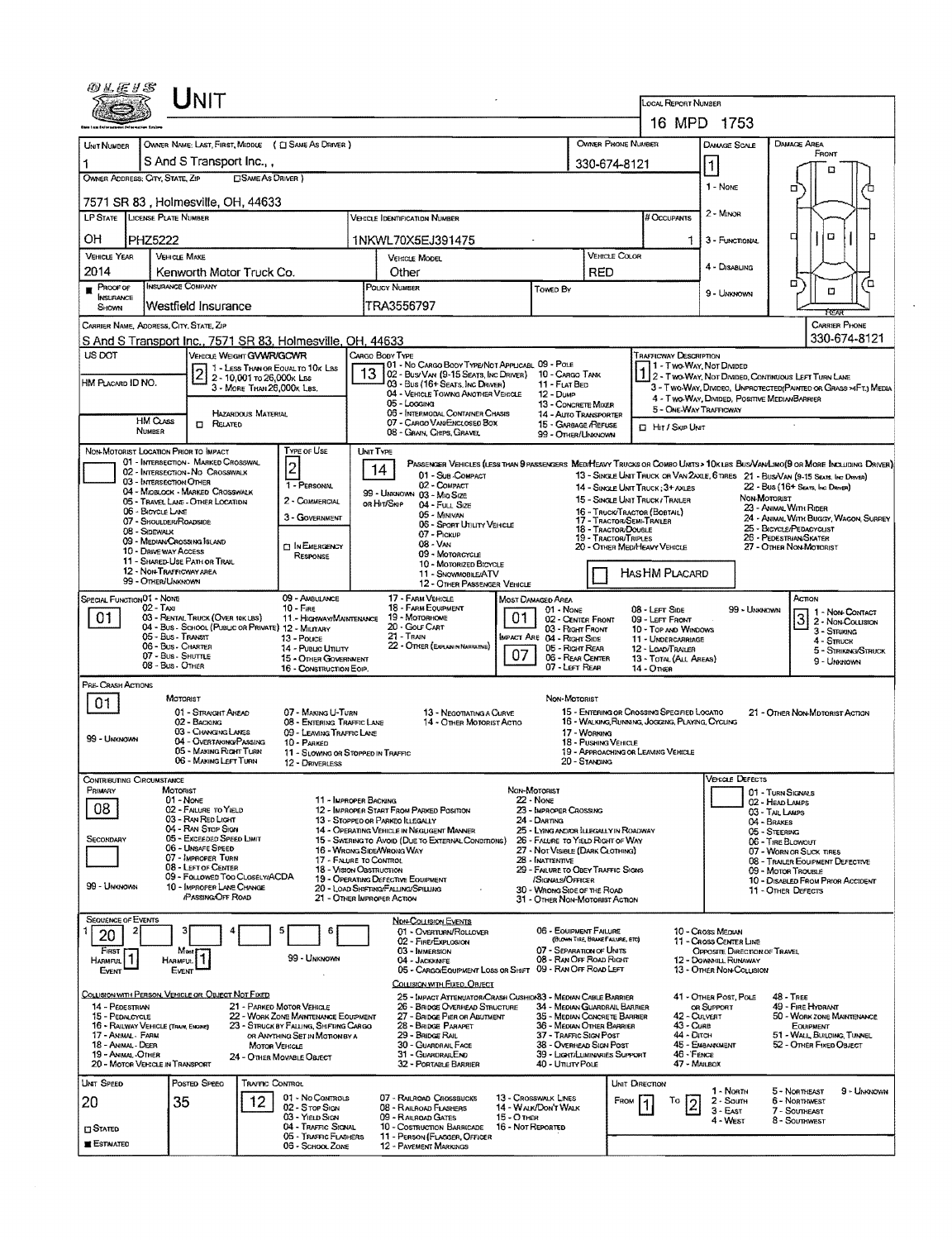|                                                                           | UNIT                                                                  |                                                                                |                                                                                                  |                                                        |                                                                             |                                                  |                                                                                                                                                                                |                                                                                                                                             |                                                                                                                               |  |  |  |
|---------------------------------------------------------------------------|-----------------------------------------------------------------------|--------------------------------------------------------------------------------|--------------------------------------------------------------------------------------------------|--------------------------------------------------------|-----------------------------------------------------------------------------|--------------------------------------------------|--------------------------------------------------------------------------------------------------------------------------------------------------------------------------------|---------------------------------------------------------------------------------------------------------------------------------------------|-------------------------------------------------------------------------------------------------------------------------------|--|--|--|
|                                                                           |                                                                       |                                                                                |                                                                                                  |                                                        |                                                                             |                                                  | <b>LOCAL REPORT NUMBER</b>                                                                                                                                                     | 16 MPD 1753                                                                                                                                 |                                                                                                                               |  |  |  |
|                                                                           |                                                                       |                                                                                |                                                                                                  |                                                        |                                                                             |                                                  |                                                                                                                                                                                |                                                                                                                                             |                                                                                                                               |  |  |  |
| UNIT NUMBER                                                               | Miller, Marvin, A.                                                    | OWNER NAME: LAST, FIRST, MIDDLE ( C) SAME AS DRIVER )                          |                                                                                                  |                                                        |                                                                             | OWNER PHONE NUMBER                               |                                                                                                                                                                                | <b>DAMAGE SCALE</b>                                                                                                                         | <b>DAMAGE AREA</b><br>FRONT                                                                                                   |  |  |  |
| $\overline{2}$<br>OWNER ADDRESS: CITY, STATE, ZIP                         |                                                                       | <b>SAME AS DRIVER</b> )                                                        |                                                                                                  |                                                        | 330-231-3768                                                                |                                                  | 2                                                                                                                                                                              | п                                                                                                                                           |                                                                                                                               |  |  |  |
|                                                                           | 451 Hebron St., Millersburg, OH, 44654                                |                                                                                |                                                                                                  |                                                        |                                                                             |                                                  |                                                                                                                                                                                | 1 - NONE                                                                                                                                    |                                                                                                                               |  |  |  |
| <b>LP STATE LICENSE PLATE NUMBER</b>                                      |                                                                       |                                                                                | VEHICLE IDENTIFICATION NUMBER                                                                    |                                                        |                                                                             |                                                  | # Occupants                                                                                                                                                                    | $2 -$ Minor                                                                                                                                 |                                                                                                                               |  |  |  |
| OН<br>GOB5673                                                             |                                                                       |                                                                                | 1FTSX21517EA09412                                                                                |                                                        |                                                                             |                                                  |                                                                                                                                                                                | 3 - FUNCTIONAL                                                                                                                              | α<br>о                                                                                                                        |  |  |  |
| <b>VEHICLE YEAR</b>                                                       | <b>VEHICLE MAKE</b>                                                   |                                                                                | VEHICLE MODEL                                                                                    |                                                        | <b>VEHICLE COLOR</b>                                                        |                                                  |                                                                                                                                                                                |                                                                                                                                             |                                                                                                                               |  |  |  |
| 2007                                                                      | Ford                                                                  |                                                                                | F250 Series                                                                                      |                                                        | <b>RED</b>                                                                  |                                                  | 4 - DISABLING                                                                                                                                                                  | ″⊡<br>α                                                                                                                                     |                                                                                                                               |  |  |  |
| $P$ Roof of<br><b>NSURANCE</b><br>SHDWN                                   | <b>INSURANCE COMPANY</b><br>Westfield National                        |                                                                                | POUCY NUMBER<br>WNP1156234                                                                       |                                                        | Towed By                                                                    |                                                  |                                                                                                                                                                                | 9 - UNKNOWN                                                                                                                                 | α<br>RGA                                                                                                                      |  |  |  |
| CARRIER NAME, ADDRESS, CITY, STATE, ZIP                                   |                                                                       |                                                                                |                                                                                                  |                                                        |                                                                             |                                                  |                                                                                                                                                                                |                                                                                                                                             | <b>CARRIER PHONE</b>                                                                                                          |  |  |  |
| US DOT                                                                    |                                                                       | <b>VEHICLE WEIGHT GVWR/GCWR</b>                                                | Cargo Body Type<br>01 - No CARGO BODY TYPE/NOT APPLICABL 09 - POLE                               |                                                        |                                                                             |                                                  | <b>TRAFFICWAY DESCRIPTION</b>                                                                                                                                                  |                                                                                                                                             |                                                                                                                               |  |  |  |
| HM PLACARD ID NO.                                                         |                                                                       | 1 - LESS THAN OR EQUAL TO 10K LBS<br>2 - 10,001 ro 26,000 k Les                | 02 - Busi Van (9-15 Seats, Inc Driver) 10 - Cargo Tank<br>03 - Bus (16+ Seats, Inc Driver)       |                                                        | 11 - FLAT BED                                                               |                                                  |                                                                                                                                                                                | 1 - Two-Way, Not Divideo<br>12 - Two-Way, Not Divided, Continuous Left Turn Lane                                                            |                                                                                                                               |  |  |  |
|                                                                           |                                                                       | 3 - MORE THAN 26,000K LBS.                                                     | 04 - VEHICLE TOWING ANOTHER VEHICLE<br>05 - Logging                                              |                                                        | 12 - Dump<br>13 - CONCRETE MIXER                                            |                                                  |                                                                                                                                                                                | 3 - Two-Way, Divided, UNPROTECTED (PAINTED OR GRASS >4FT.) MEDIA<br>4 - Two-Way, Divided, Positive Median Barrier<br>5 - ONE-WAY TRAFFICWAY |                                                                                                                               |  |  |  |
| <b>HM CLASS</b>                                                           | <b>CT</b> RELATED                                                     | <b>HAZARDOUS MATERIAL</b>                                                      | 06 - INTERMODAL CONTAINER CHASIS<br>07 - CARGO VAN ENCLOSED BOX                                  |                                                        | <b>14 - AUTO TRANSPORTER</b><br>15 - GARBAGE /REFUSE                        |                                                  |                                                                                                                                                                                |                                                                                                                                             |                                                                                                                               |  |  |  |
| <b>NUMBER</b>                                                             |                                                                       |                                                                                | 08 - GRAIN, CHIPS, GRAVEL                                                                        |                                                        | 99 - OTHER/UNKNOWN                                                          |                                                  | <b>I Hit / SKIP UNIT</b>                                                                                                                                                       |                                                                                                                                             |                                                                                                                               |  |  |  |
| NON-MOTORIST LOCATION PRIOR TO IMPACT                                     | 01 - INTERSECTION - MARKEO CROSSWAL                                   | TYPE OF USE                                                                    | UNIT TYPE                                                                                        |                                                        |                                                                             |                                                  |                                                                                                                                                                                |                                                                                                                                             | PASSENGER VEHICLES (LESS THAN 9 PASSENGERS MEDIMEANY TRUCKS OR COMBO UNITS > 10x LBS BUS/VAN/LINO(9 OR MORE INCLUDING DRIVER) |  |  |  |
|                                                                           | 02 - INTERSECTION - NO CROSSWALK<br>03 - INTERSECTION OTHER           | 1 - PERSONAL                                                                   | 07<br>01 - Sus-Compact<br>02 - COMPACT                                                           |                                                        |                                                                             |                                                  | 14 - SINGLE UNIT TRUCK: 3+ AXLES                                                                                                                                               |                                                                                                                                             | 13 - SINGLE UNIT TRUCK OR VAN ZAXLE, 6 TIRES 21 - BUS/VAN (9-15 SEATS, INC DRIVER)<br>22 - Bus (16+ Seats, Inc Draver)        |  |  |  |
|                                                                           | 04 - MIDBLOCK - MARKED CROSSWALK<br>05 - TRAVEL LANE - OTHER LOCATION | 2 - COMMERCIAL                                                                 | 99 - UNKNOWN 03 - Mip Size<br>OR HIT/SKIP<br>04 - Fuu, Size                                      |                                                        |                                                                             |                                                  | NON MOTORIST<br>15 - SINGLE UNIT TRUCK/ TRAILER<br>23 - ANIMAL WITH RIDER<br>16 - TRUCK/TRACTOR (BOBTAIL)<br>24 - ANIMAL WITH BUGGY, WAGON, SURREY<br>25 - BIOYCLE/PEDACYCLIST |                                                                                                                                             |                                                                                                                               |  |  |  |
| 06 - BICYCLE LANE                                                         | 07 - SHOULDER/ROADSIDE                                                | 3 - GOVERNMENT                                                                 | 05 - Minavan<br>06 - SPORT UTIUTY VEHICLE                                                        |                                                        |                                                                             | 17 - TRACTOR/SEMI-TRAILER<br>18 - Tractor/Double |                                                                                                                                                                                |                                                                                                                                             |                                                                                                                               |  |  |  |
| 08 - Sidewalk                                                             | 09 - MEDIAN/CROSSING ISLAND                                           | <b>CI IN EMERGENCY</b>                                                         | 07 - Pickup<br>$08 - VAN$                                                                        |                                                        |                                                                             | 19 - TRACTOR/TRIPLES                             | 26 - PEDESTRIAN/SKATER<br>20 - OTHER MEDIHEAVY VEHICLE<br>27 - OTHER NON-MOTORIST                                                                                              |                                                                                                                                             |                                                                                                                               |  |  |  |
|                                                                           | 10 - DRIVE WAY ACCESS<br>11 - SHARED-USE PATH OR TRAIL                | RESPONSE                                                                       | 09 - MOTORCYCLE<br>10 - MOTORIZED BICYCLE                                                        |                                                        |                                                                             |                                                  |                                                                                                                                                                                |                                                                                                                                             |                                                                                                                               |  |  |  |
|                                                                           | 12 - NON-TRAFFICWAY AREA<br>99 - OTHER/UNKNOWN                        |                                                                                | 11 - SNOWMOBILE/ATV<br>12 - OTHER PASSENGER VEHICLE                                              |                                                        |                                                                             |                                                  | HASHM PLACARD                                                                                                                                                                  |                                                                                                                                             |                                                                                                                               |  |  |  |
| SPECIAL FUNCTION 01 - NONE<br>$02 - TAA$                                  |                                                                       | 09 - AMBULANCE<br>$10 -$ Figs.                                                 | 17 - FARM VEHICLE<br>18 - FARM EQUIPMENT                                                         | <b>MOST DAMAGED AREA</b>                               | 01 - None                                                                   |                                                  | 08 - LEFT SIDE                                                                                                                                                                 | 99 - Unknown                                                                                                                                | ACTION<br>1 - NON-CONTACT                                                                                                     |  |  |  |
| 01                                                                        | 03 - RENTAL TRUCK (OVER 10KLBS)                                       | 11 - HIGHWAY/MAINTENANCE<br>04 - Bus - SCHOOL (PUBUC OR PRIVATE) 12 - MILITARY | 19 - Мотояноме<br>20 - Golf Cart                                                                 | 09                                                     | 02 - CENTER FRONT<br>03 - Right Front                                       |                                                  | 09 - LEFT FRONT<br>10 - TOP AND WINDOWS                                                                                                                                        |                                                                                                                                             | 4<br>2 - Non-Colusion<br>3 - STRIKING                                                                                         |  |  |  |
|                                                                           | 05 - Bus - Transit<br>06 - Bus - Charter                              | 13 - Pouce<br>14 - Pusuc Unury                                                 | 21 - TRAIN<br>22 - OTHER (EXPLAIN IN NARRATIVE)                                                  | 09                                                     | IMPACT ARE 04 - RIGHT SIDE<br>05 - Right Rear                               |                                                  | 11 - UNDERCARRIAGE<br>12 - LOAD/TRAILER                                                                                                                                        |                                                                                                                                             | 4 - Struck<br>5 - STRIKING/STRUCK                                                                                             |  |  |  |
|                                                                           | 07 - Bus - SHUTTLE<br>08 - Bus - OTHER                                | 15 - OTHER GOVERNMENT<br>16 - CONSTRUCTION EOIP.                               |                                                                                                  |                                                        | 06 - REAR CENTER<br>07 - LEFT REAR                                          |                                                  | 13 - TOTAL (ALL AREAS)<br>14 - Отнев                                                                                                                                           |                                                                                                                                             | 9 - Univerown                                                                                                                 |  |  |  |
| PRE-CRASH ACTIONS                                                         | MOTORIST                                                              |                                                                                |                                                                                                  |                                                        |                                                                             |                                                  |                                                                                                                                                                                |                                                                                                                                             |                                                                                                                               |  |  |  |
| 01                                                                        | 01 - STRAIGHT AHEAD                                                   | 07 - MAKING U-TURN                                                             | 13 - NEGOTIATING A CURVE                                                                         |                                                        | NON-MOTORIST                                                                |                                                  | 15 - ENTERING OR CROSSING SPECIFIED LOCATIO                                                                                                                                    |                                                                                                                                             | 21 - OTHER NON-MOTORIST ACTION                                                                                                |  |  |  |
| 99 - UNKNOWN                                                              | 02 - BACKING<br>03 - CHANGING LANES                                   | 08 - ENTERING TRAFFIC LANE<br>09 - LEAVING TRAFFIC LANE                        | 14 - Other Motorist Actio                                                                        |                                                        | 17 - WORKING                                                                | 16 - WALKING, RUMMING, JOGGING, PLAYING, CYCLING |                                                                                                                                                                                |                                                                                                                                             |                                                                                                                               |  |  |  |
|                                                                           | 04 - OVERTAKING/PASSING<br>05 - MAKING RIGHT TURN                     | 10 - PARKED<br>11 - SLOWING OR STOPPED IN TRAFFIC                              |                                                                                                  |                                                        | 18 - PUSHING VEHICLE                                                        |                                                  | 19 - APPROACHING OR LEAVING VEHICLE                                                                                                                                            |                                                                                                                                             |                                                                                                                               |  |  |  |
|                                                                           | 06 - MAKING LEFT TURN                                                 | 12 - DRIVERLESS                                                                |                                                                                                  |                                                        | 20 - STANDING                                                               |                                                  |                                                                                                                                                                                |                                                                                                                                             |                                                                                                                               |  |  |  |
| Contributing Circumstance<br>PRIMARY                                      | MOTORIST<br>$01 - None$                                               |                                                                                | 11 - IMPROPER BACKING                                                                            | NON-MOTORIST<br>22 - None                              |                                                                             |                                                  |                                                                                                                                                                                | Vehicle Defects                                                                                                                             | 01 - TURN SIGNALS                                                                                                             |  |  |  |
| 01                                                                        | 02 - FAILURE TO YIELD<br>03 - Ray Reo Light                           |                                                                                | 12 - IMPROPER START FROM PARKED POSITION<br>13 - STOPPED OR PARKED ILLEGALLY                     | 24 - DARTING                                           | 23 - IMPROPER CROSSING                                                      |                                                  |                                                                                                                                                                                |                                                                                                                                             | 02 - HEAD LAMPS<br>03 - TAIL LAMPS                                                                                            |  |  |  |
| SECONDARY                                                                 | 04 - RAN STOP SIGN<br>05 - Exceedeo Speed Limit                       |                                                                                | 14 - OPERATING VEHICLE IN NEGLIGENT MANNER<br>15 - SWERING TO AVOID (DUE TO EXTERNAL CONDITIONS) |                                                        | 25 - LYING AND/OR LLEGALLY IN ROADWAY<br>26 - FALURE TO YIELD RIGHT OF WAY  |                                                  |                                                                                                                                                                                |                                                                                                                                             | 04 - BRAKES<br>05 - STEERING                                                                                                  |  |  |  |
|                                                                           | 06 - UNSAFE SPEED<br>07 - IMPROPER TURN                               |                                                                                | 16 - WRONG SIDE/WRONG WAY<br>17 - FALURE TO CONTROL                                              |                                                        | 27 - NOT VISIBLE (DARK CLOTHING)<br>28 - Inattentive                        |                                                  | 06 - TIRE BLOWOUT<br>07 - WORN OR SLICK TRES<br>08 - TRAILER EQUIPMENT DEFECTIVE                                                                                               |                                                                                                                                             |                                                                                                                               |  |  |  |
|                                                                           | 08 - LEFT OF CENTER<br>09 - FOLLOWED TOO CLOSELY/ACDA                 |                                                                                | 18 - VISION OBSTRUCTION<br>19 - OPERATING DEFECTIVE EQUIPMENT                                    | 29 - FAILURE TO OBEY TRAFFIC SIGNS<br>/Signals/Officer |                                                                             | 09 - MOTOR TROUBLE                               |                                                                                                                                                                                |                                                                                                                                             |                                                                                                                               |  |  |  |
| 99 - UNKNOWN                                                              | 10 - IMPROPER LANE CHANGE<br>PASSING OFF ROAD                         |                                                                                | 20 - LOAD SHIFTING/FALLING/SPILLING<br>21 - OTHER IMPROPER ACTION                                |                                                        | 30 - WRONG SIDE OF THE ROAD<br>31 - OTHER NON-MOTORIST ACTION               |                                                  |                                                                                                                                                                                |                                                                                                                                             | 10 - DISABLED FROM PRIOR ACCIDENT<br>11 - OTHER DEFECTS                                                                       |  |  |  |
| <b>SEQUENCE OF EVENTS</b>                                                 |                                                                       |                                                                                | <b>NON-COLLISION EVENTS</b>                                                                      |                                                        |                                                                             |                                                  |                                                                                                                                                                                |                                                                                                                                             |                                                                                                                               |  |  |  |
| 20                                                                        |                                                                       | 5<br>6                                                                         | 01 - OVERTURN/ROLLOVER<br>02 - FIRE/EXPLOSION                                                    |                                                        | 06 - EQUIPMENT FAILURE<br>(BLOWN TIRE, BRAKE FAILURE, ETC)                  |                                                  |                                                                                                                                                                                | 10 - Cross Median<br>11 - Cross CENTER LINE                                                                                                 |                                                                                                                               |  |  |  |
| FIRST<br><b>HARMFUL</b>                                                   | Most<br>HARMFUL <sup>1</sup>                                          | 99 - UNKNOWN                                                                   | 03 - IMMERSION<br>04 - JACKKNIFE                                                                 |                                                        | 07 - SEPARATION OF UNITS<br>08 - RAN OFF ROAD RIGHT                         |                                                  |                                                                                                                                                                                | OPPOSITE DIRECTION OF TRAVEL<br>12 - DOWNHILL RUNAWAY                                                                                       |                                                                                                                               |  |  |  |
| EVENT                                                                     | Event                                                                 |                                                                                | 05 - CARGO/EQUIPMENT LOSS OR SHIFT 09 - RAN OFF ROAD LEFT<br>COLUSION WITH FIXED, OBJECT         |                                                        |                                                                             |                                                  |                                                                                                                                                                                | 13 - OTHER NON-COLLISION                                                                                                                    |                                                                                                                               |  |  |  |
|                                                                           | COLLISION WITH PERSON, VEHICLE OR OBJECT NOT FIXED                    |                                                                                | 25 - IMPACT ATTENUATOR/CRASH CUSHION33 - MEDIAN CABLE BARRIER                                    |                                                        |                                                                             |                                                  |                                                                                                                                                                                | 41 - OTHER POST, POLE                                                                                                                       | 48 - TREE                                                                                                                     |  |  |  |
| 14 - PEDESTRIAN<br>15 - PEDALCYCLE                                        |                                                                       | 21 - PARKED MOTOR VEHICLE<br>22 - WORK ZONE MAINTENANCE EQUIPMENT              | 26 - BRIDGE OVERHEAD STRUCTURE<br>27 - BRIDGE PIER OR ABUTMENT                                   |                                                        | 34 - MEDIAN GUARDRAIL BARRIER<br>35 - MEDIAN CONCRETE BARRIER               |                                                  | 42 - CULVERT                                                                                                                                                                   | OR SUPPORT                                                                                                                                  | 49 - FIRE HYDRANT<br>50 - WORKZONE MAINTENANCE                                                                                |  |  |  |
| 16 - RAILWAY VEHICLE (TRAIR, ENGINE)<br>17 - Animal - Farm                |                                                                       | 23 - STRUCK BY FALLING, SHIFTING CARGO<br>or Anything Set in Motion by a       | 28 - BRIDGE PARAPET<br>29 - Bridge Rail                                                          |                                                        | 36 - MEDIAN OTHER BARRIER<br>37 - TRAFFIC SIGN POST                         |                                                  | 43 - Curs<br>44 - Опси                                                                                                                                                         |                                                                                                                                             | EQUIPMENT<br>51 - WALL, BUILDING, TUNNEL                                                                                      |  |  |  |
| 18 - ANIMAL - DEER<br>19 - ANMAL-OTHER<br>20 - MOTOR VEHICLE IN TRANSPORT |                                                                       | <b>MOTOR VEHICLE</b><br>24 - OTHER MOVABLE OBJECT                              | 30 - GUARDRAIL FACE<br>31 - GUARDRAILEND<br>32 - PORTABLE BARRIER                                |                                                        | 38 - OVERHEAD SIGN POST<br>39 - LIGHT/LUMINARIES SUPPORT<br>40 - Unury Pous |                                                  | 46 - FENCE<br>47 - MAILBOX                                                                                                                                                     | 45 - EMBANKMENT                                                                                                                             | 52 - OTHER FIXED OBJECT                                                                                                       |  |  |  |
| UNIT SPEED                                                                | Posteo Speed                                                          | TRAFFIC CONTROL                                                                |                                                                                                  |                                                        |                                                                             | UNIT DIRECTION                                   |                                                                                                                                                                                |                                                                                                                                             |                                                                                                                               |  |  |  |
| 5                                                                         | 35                                                                    | 01 - No CONTROLS<br>12                                                         | 07 - RAILROAD CROSSBUCKS                                                                         | 13 - Crosswalk Lines                                   |                                                                             | FROM                                             | īο                                                                                                                                                                             | 1 - Norm<br>2 - Soum                                                                                                                        | 5 - NORTHEAST<br>9 - UNKNOWN<br><b>6 - NORTHWEST</b>                                                                          |  |  |  |
|                                                                           |                                                                       | 02 - S rop Sign<br>03 - YIELD SIGN                                             | 08 - RAILROAD FLASHERS<br>09 - RAILROAD GATES                                                    | 14 - WALK/DON'T WALK<br>15 - Отнев                     |                                                                             |                                                  |                                                                                                                                                                                | 3 East<br>4 - West                                                                                                                          | 7 - SOUTHEAST<br>8 - Southwest                                                                                                |  |  |  |
| <b>STATED</b><br><b>CI ESTIMATED</b>                                      |                                                                       | 04 - TRAFFIC SIGNAL<br>05 - TRAFFIC FLASHERS                                   | 10 - COSTRUCTION BARRICADE<br>11 - PERSON (FLAGGER, OFFICER                                      | 16 - Not REPORTED                                      |                                                                             |                                                  |                                                                                                                                                                                |                                                                                                                                             |                                                                                                                               |  |  |  |
|                                                                           |                                                                       | 06 - SCHOOL ZONE                                                               | <b>12 - PAVEMENT MARKINGS</b>                                                                    |                                                        |                                                                             |                                                  |                                                                                                                                                                                |                                                                                                                                             |                                                                                                                               |  |  |  |